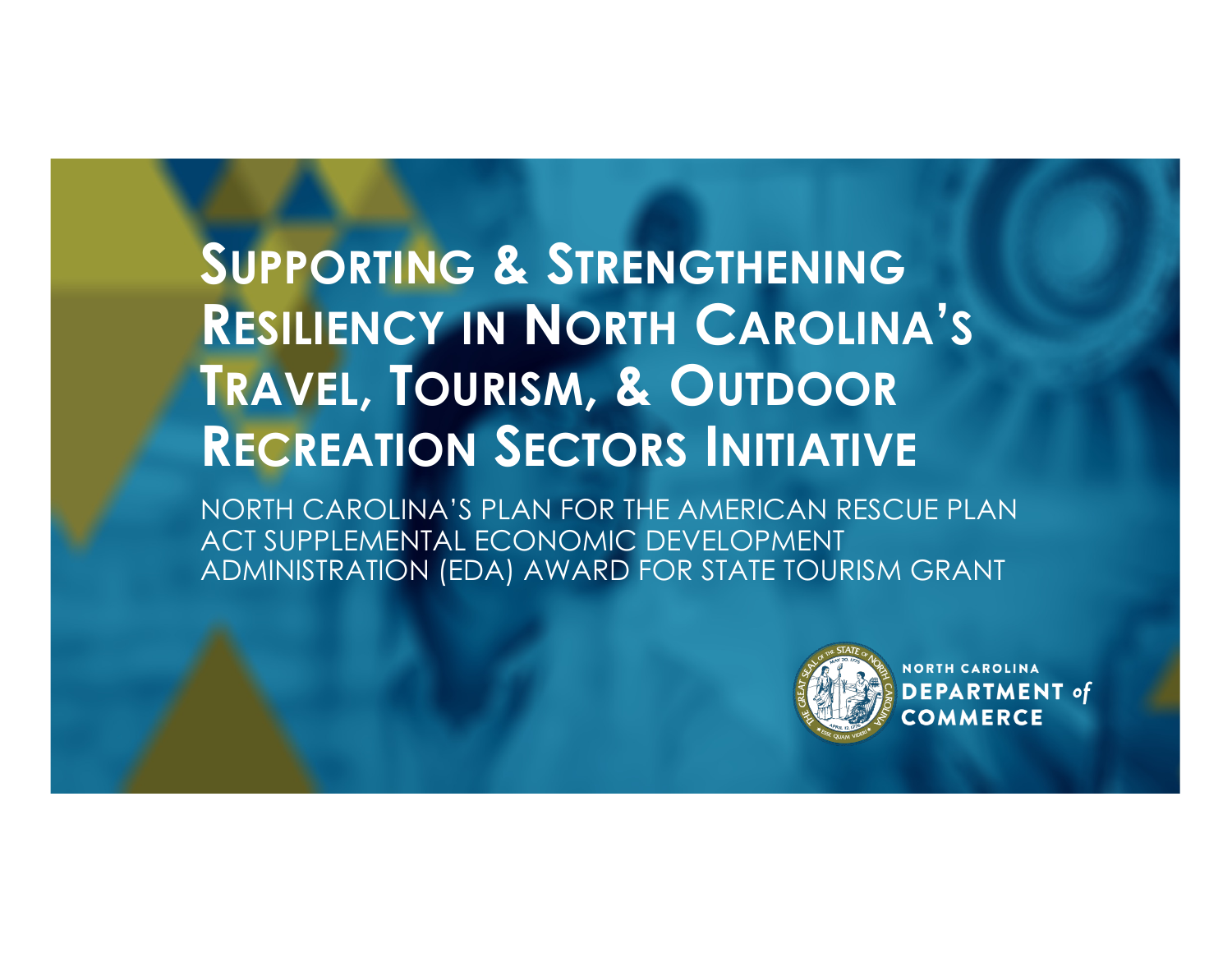## **Initiative Overview**

The State will use \$6.4 million to work on accelerating the recovery and rebuilding of NC's economically damaged travel, tourism, and outdoor sectors.

- Workforce training that supports the industries, to improve the skills and job opportunities for workers.
- Economic development planning and coordination to respond to the effects of the coronavirus pandemic on the regional travel, tourism, and outdoor recreation industry.
- Technical assistance projects to assist regional economies to recover from damage to the travel, tourism, and outdoor recreation industries.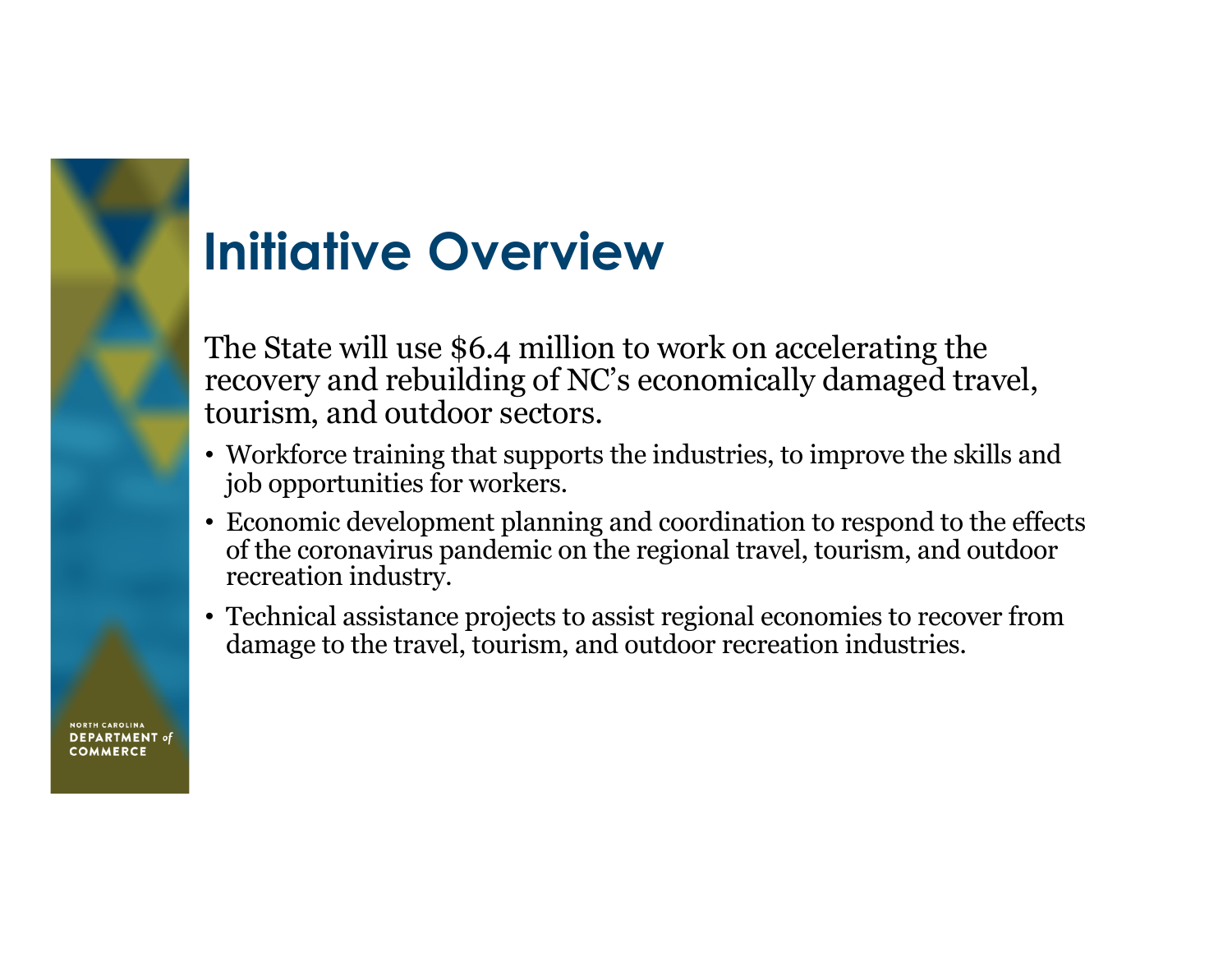## **UPLIFT NC**

The goal of UPLIFT NC is to boost tourism in communities by strengthening and connecting tourism sites, services, and businesses in targeted regions within the State by:

- Develop itineraries to bolster the tourist experience, retain visitors for longer stays (including overnight), and increase visitor spending
- Enhance the tourism economy in a way that increases entrepreneurship, grows businesses, and creates and retains jobs
- Enhance community placemaking and story-telling to promote their assets
- Integrate sustainability practices within the tourism industry

Contractor: Appalachian State University Dr. Carol Kline [klinecs@appstate.](mailto:klinecs@appstate.edu)edu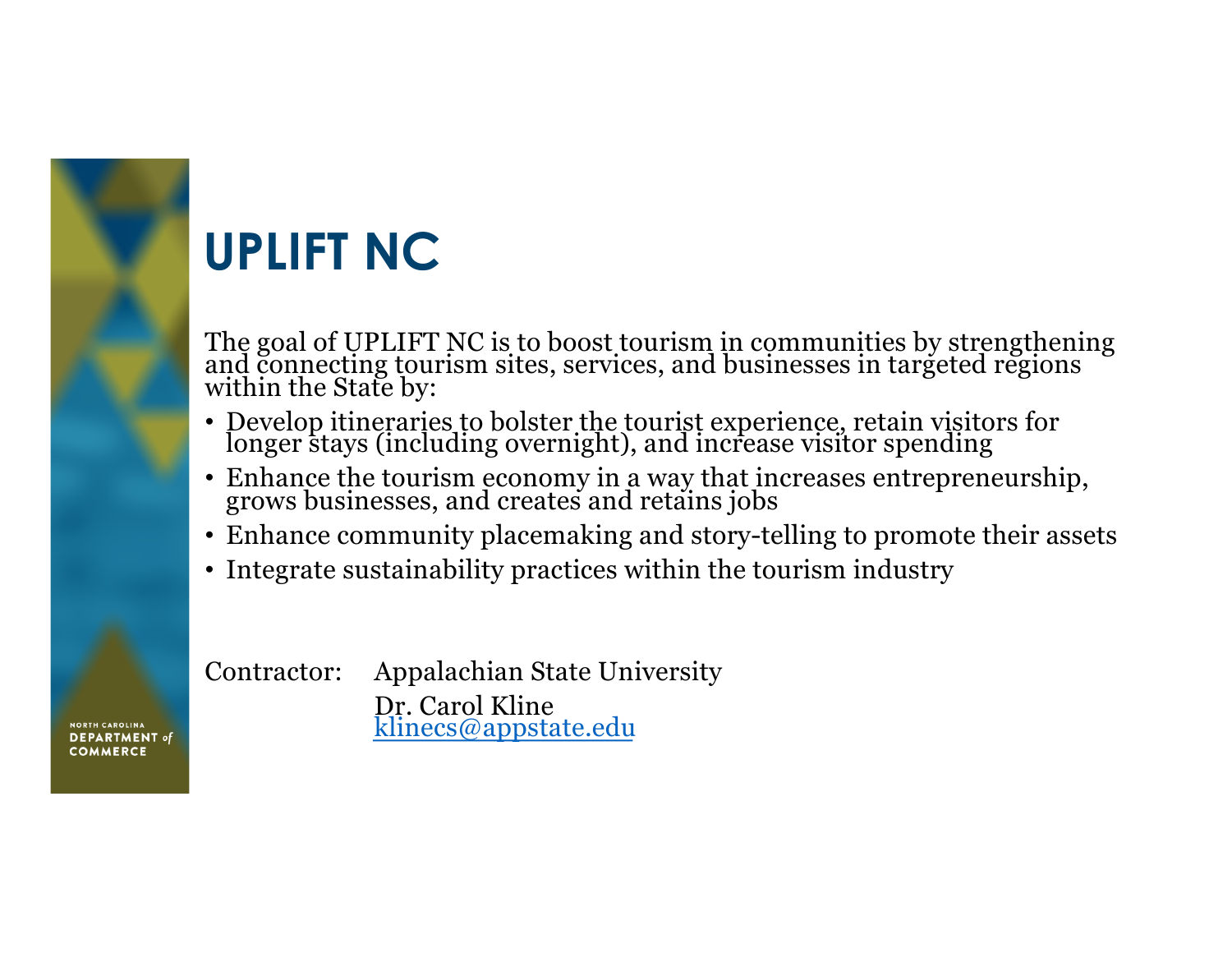#### **Outdoor Recreation Economy Strategic Planning and Asset Development Program**

Leveraging natural assets within rural communities to increase opportunity within the outdoor recreation economic sector.

- Strategic planning to help communities prepare for economic growth opportunities pertaining to outdoor recreation
- Outdoor recreation economy infrastructure and asset development
- Support market analysis and feasibility studies to help gain access to funding

Contractor: North Carolina Department of Commerce David McRae

[david.mcrae@nccommerce.c](mailto:david.mcrae@nccommerce.com)om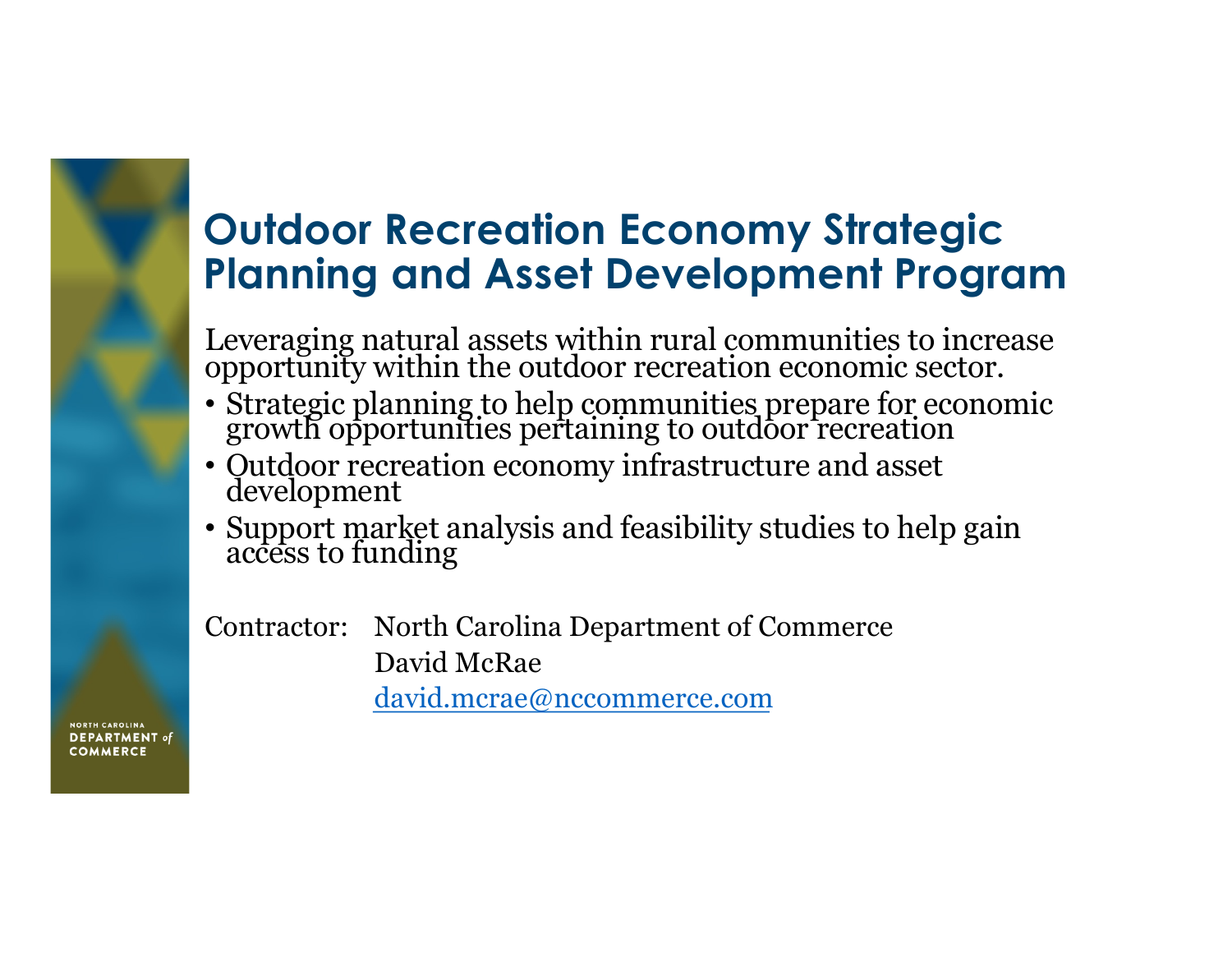#### **NCRLA Foundation Hospitality & Tourism Training**

To help hospitality and tourism businesses and workforce recover from disproportionate impacts of COVID-19

- Provide industry recognized training credentials at no cost including ServSafe, Guest Service Gold, management training, culinary arts, and more
- Support the response to industry workforce shortages and enable employees to gain skills which allow for career advancement

Contractor: North Carolina Restaurant & Lodging Association **Foundation** Lynn Minges [lminges@ncrla.](mailto:lminges@ncrla.org)org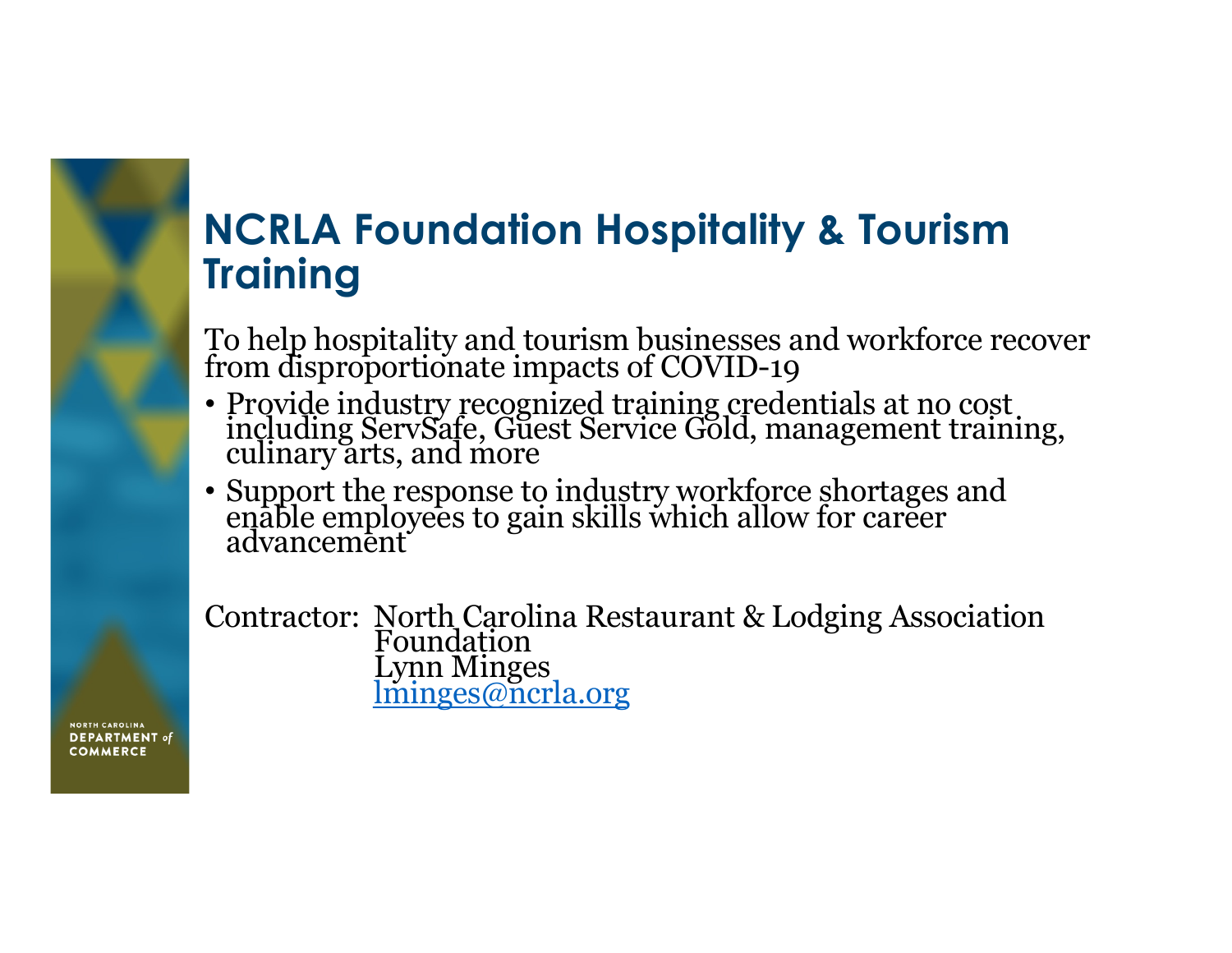### **NC Statewide Outdoor Recreation Industry Network**

Develop a formal statewide network of businesses and organizations representing all facets of the outdoor recreation industry including manufacturing, guide services, outfitters, retailers, camps, and more representing the \$28B industry

- Industry specific business start-up and accelerator resources
- Enhance supply chain support and efficiency
- Develop and grow a robust workforce pipeline
- "NC Made" outdoor recreation brand awareness campaign and increased market access

Contractor: Outdoor Recreation Industry Office, EDPNC Amy Allison

[amy.allison@edpnc.](mailto:amy.allison@edpnc.com)com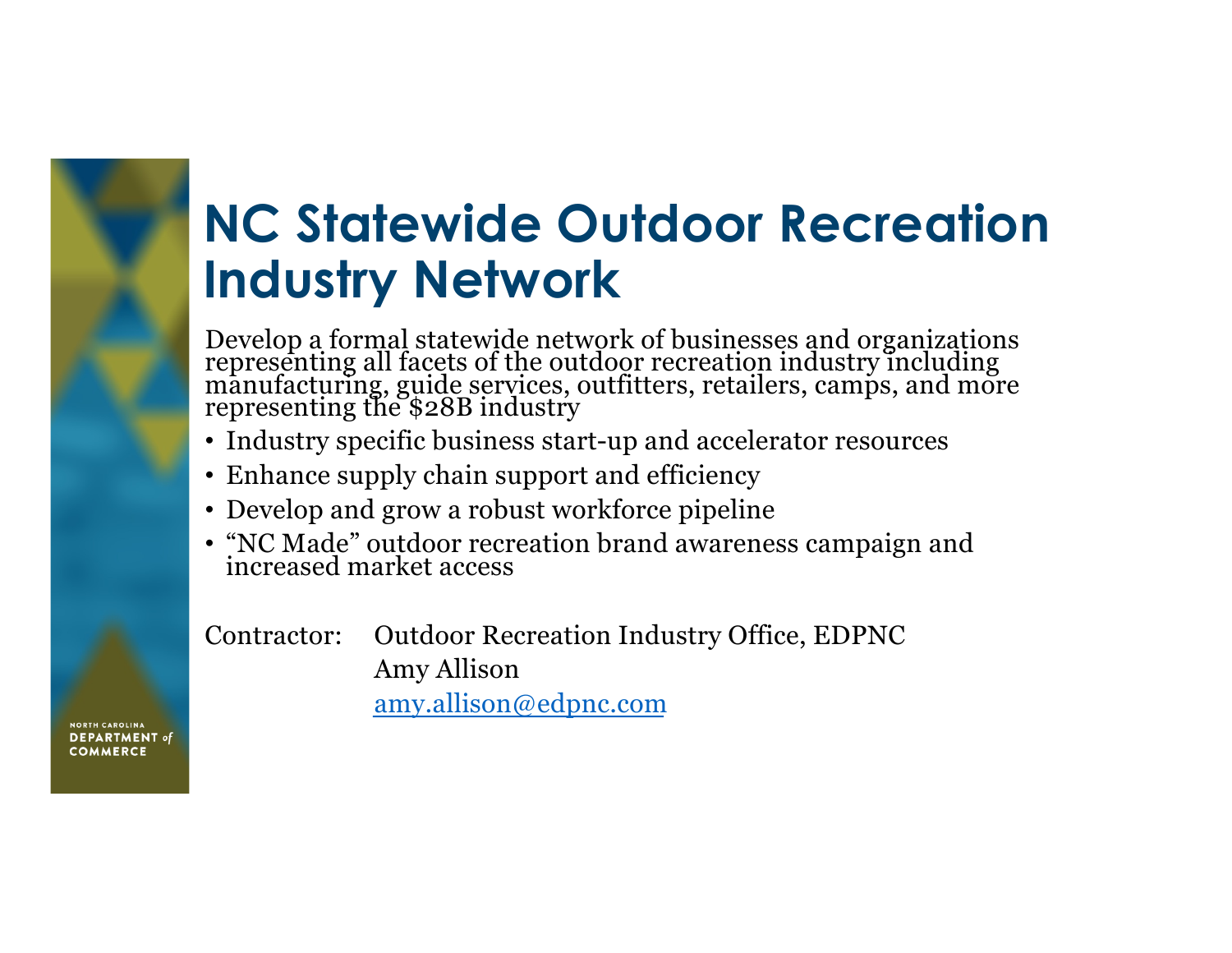# **NC Main to Main Trail**

Community economic development initiative that leverages NC's regional assets for economic prosperity and COVID-19 recovery in 67<br>North Carolina Main Street communities.

- Attract new and diverse visitors and enhance the tourist experience
- Develop local resources to market and promote the communities' and regions' best assets and attractions
- Training local communities and small businesses for destination creation

Contractor: North Carolina Department of Commerce Liz Parham [lparham@nccommerce.c](mailto:lparham@nccommerce.com)om